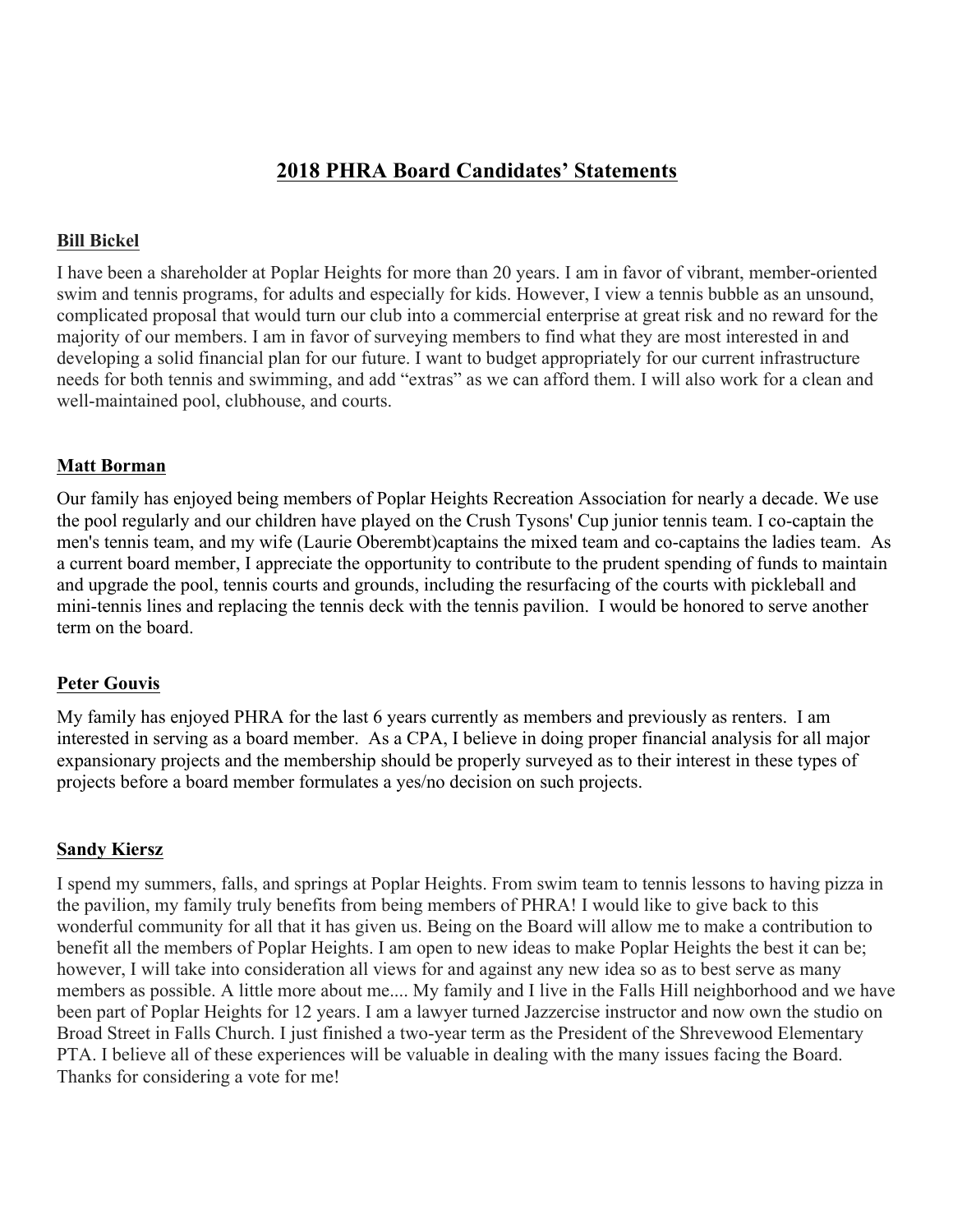## **Shawn Kline**

Shawn Kline has been on the PHRA Board for four years. As well as his important contributions to discussions and general issues facing the board, he has also taken care of important but easy-to-overlook regular maintenance and necessary upgrades. He was instrumental in making sure PHRA replaced not-to-code and problematic electrical wiring, pool heaters and pool pumps, as well as pool security lighting. As a board member, Shawn supports maintaining PHRA's park-like setting and its not-for-profit status. He is opposed to arrangements that give our land or facilities, such as our pool or tennis courts, over to for-profit business ventures. He believes PHRA's land and facilities should be managed to best serve the needs and interests of PHRA members, to stay in compliance with local laws, and to be a good neighbor with the surrounding community.

### **Jonathan Lang**

As a member for the past six years (and a renter prior to that) our family has extensively used the swimming and tennis facilities. Our children actively participate in both the PH Crush swim team meets and the PH Crush tennis meets. I believe I am open minded with regard to the numerous potential changes suggested at Poplar Heights, including but not limited to an expansion of the snack bar, additional swimming areas/lanes, and the construction of bubble(s) for winter tennis and/or swim. I have lived in the Falls Hill community for more than 25 years and am acutely aware of how changes at Poplar Heights could affect the surrounding neighborhoods. In addition, as a small business founder and owner with an MBA in Finance, I will be very sensitive as to how Poplar Heights efficiently and cost effectively utilizes its resources.

### **Dorothy Lange**

My family has enjoyed being members of PHRA for over 30 years. As a member of the board I would like to survey the membership to determine their priorities as we move forward and develop a strategic plan for accomplishing these goals. I hope that we can balance the interests of all members to provide high quality programs and facilities while maintaining our beautiful, verdant setting. My family has participated in and strongly supports the funding and development of our excellent swim and tennis programs, but after serving on the PHRA Tennis Advisory Committee I am deeply concerned that a "bubble" over our courts will be exorbitantly expensive, legally risky, and detrimental to the aesthetics of our club and our community, even threatening our autonomy if we lease, as suggested, to an outside, for-profit company. While on the Board, I will work to ensure that the membership is well-informed and included in all important decisions so that everyone can feel that their voice is heard and respected.

### **Eric Maier**

My name is Eric Maier and together with my wife Colleen, we have been shareholders for close to a decade. The relationships I have formed through the Poplar community have enriched my life. In return, I now want to serve that community. I was raised in Alexandria and graduated from James Madison University. For over 25 years, I have worked in various leadership positions within the information technology industry. I also own several businesses including a preschool in downtown Washington. These diverse experiences have taught me how to work as part of a team and accomplish things. My hope is to bring energy and a new perspective to improve upon the Poplar experience for all members of our community. Thank you for your consideration.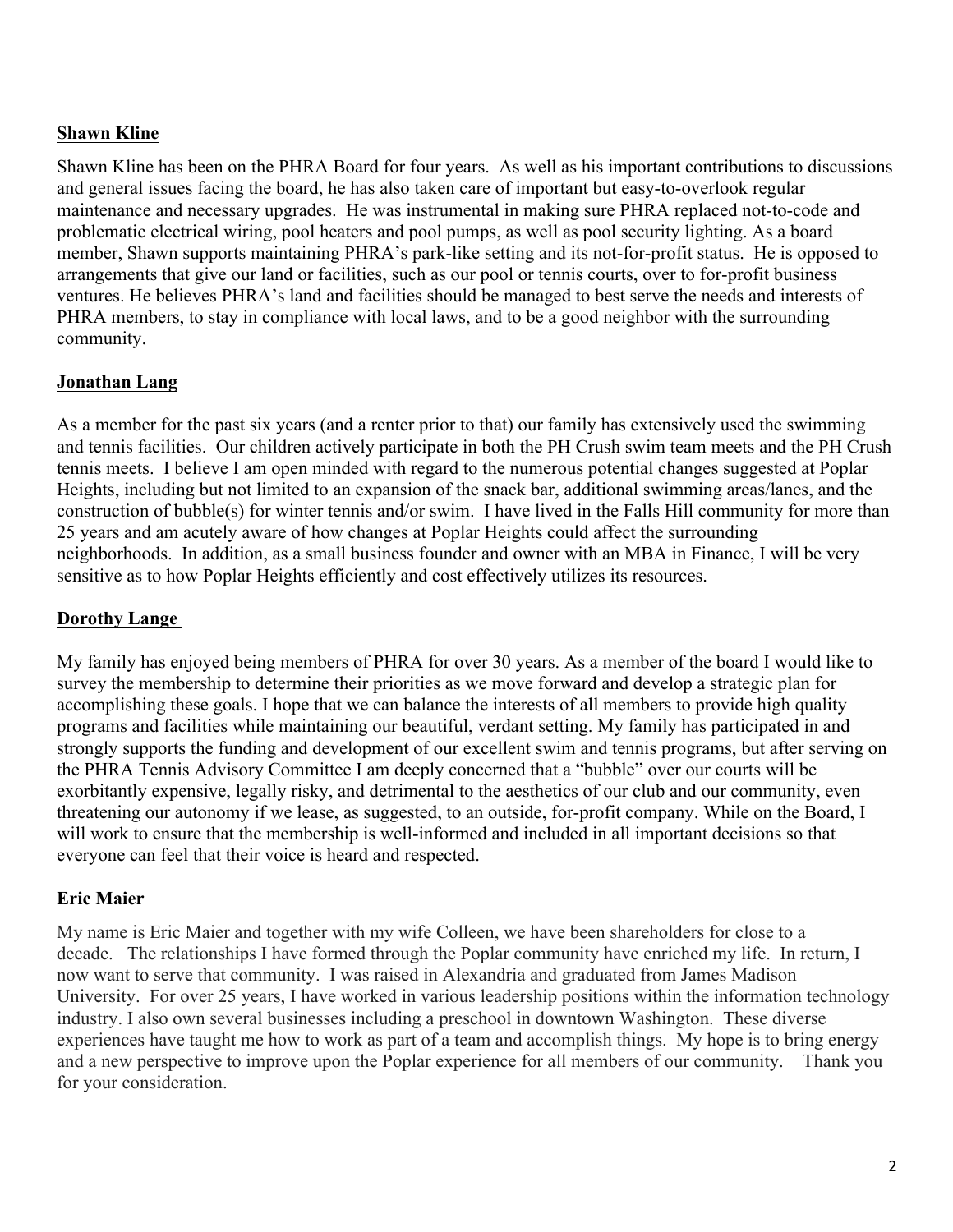## **Cary Meltzer**

Briefly, fix and maintain the pool pump and surrounding trees before anything else. I oppose the tennis bubble proposal because I don't want any outside group (i.e. of anonymous investors) controlling how we run our club and putting our pool -and perhaps **even our personal assets**- at risk. I believe in a local community-run neighborhood association and strongly favor asking membership to vote their priorities (e.g. snack bar, additional pool, upgraded club house, etc.) before any major commitment. As many already know, the pool desperately needs a new pump; I will work to ensure it gets done before it breaks.

If you decide I'm worthy of your vote, I hope you will also vote 'No' (against) any resolution to spend any more money on the tennis court bubble (this year we spent almost \$10,000 on extraneous lawyer fees and missed out on almost \$15,000 renter's fees.)

# **James Nach**

I've been a member since 1990, time enough for our daughter to grow up enjoying swimming and tennis at PHRA and now apply for membership for her own family. I want my grandchildren to have the kind of PHRA I've known. That requires a Board of Directors that listens to members, looks to facility maintenance and improvements benefiting all, and prudently manages finances. I oppose a tennis "bubble" that would change PHRA from a family association into a predominantly commercial enterprise; raise a host of legal, financial, tax, zoning, and neighborhood issues; and cause significant tree canopy destruction. My background as a retired U.S. Foreign Service officer and a current condo board member has given me useful experience in planning, budgeting, and negotiating.

## **Megan Pawlowski**

I have been a member of Poplar Heights for over 45 years. I grew up in Poplar Heights and was a member of the Tennis & Swim Teams. My husband and I live in Poplar Heights, raising children who have been on the swim team and have participated in CORE tennis lessons. I also play pickleball with neighborhood friends.

My professional skills in Asset Management and Venue Operations Management would aid in developing a strategic plan for PHRA that aligns with our identity as a community pool and tennis club. Any real estate holding must understand the life cycle of existing improvements overlaid with a capital budget. It is my understanding PHRA does not have this detail and is thus unaware of what future costs will be to ensure that our existing infrastructure is properly maintained. The last property assessment was completed 13 years ago.

Recently, I was asked to chair the Tennis Advisory Committee to evaluate the CORE Tennis Bubble Proposal. We were to advise the Board on a membership voting structure, draft a document to tell shareholders about the proposal**,** and draft a resolution for members to vote on the CORE plan to lease the tennis courts and erect a bubble which would relinquish control of our tennis courts and parking lot. In my professional opinion, the proposal for Board approval was premature and merely a high level overview with very little context. PHRA would have been required to invest \$40,000 towards the upfront cost of the Bubble and would have lost money annually—as the cost to operate the common areas was greater than the proposed \$10,000 annual rental fee. I am all for entrepreneurship; however, not at the financial risk of PHRA Shareholders.

My goal is to work collaboratively with all Board Members, be transparent to the PHRA Community, and to develop a strategic plan for our club. That does not include commercializing the courts and restricting access to our current amenities. In summary, PHRA is a beautiful oasis that has been around for generations and needs a Board of thoughtful leaders to ensure it is around for generations to come.